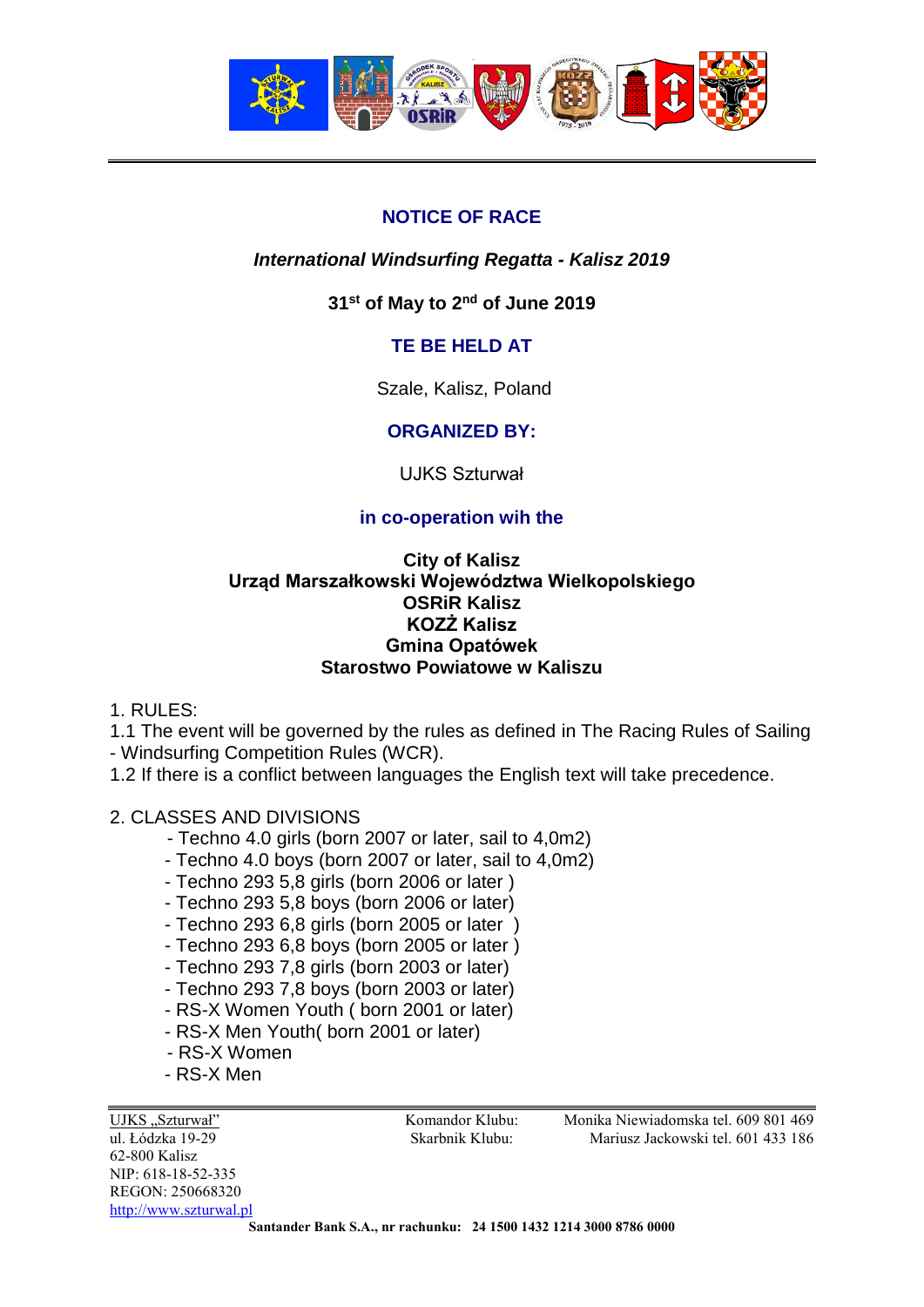

- Raceboard Women
- Raceboard Men
- Raceboard Masters

A minimum of 5 competitors is required to constitute a division.

### 3. ENTRIES

3.1 All the competitors must contact with the organizer at [szturwal@szturwal.pl](mailto:szturwal@szturwal.pl) before the 17<sup>th</sup> of May to confirm their participation. Applications received later will cause increased entry fee of 20 PLN

The entry fees will be paid at the moment of the registration in the Race Office.

4. ENTRY FEES:

The entry fees are:  $T$ echno  $4.0 - 50$  PLN,

Techno  $-60$  PLN, RS:X, Raceboard - 80 PLN

### 5. ENTRY:

The following shall be presented upon registration:

- Original Regatta Entry Form. It will be available on the event website [www.szturwal.pl](http://www.szturwal.pl/) from the 6<sup>st</sup> of May 2019

- Payment of the entry fees.

- Federation License (for the Polish sailors)
- Evidence of valid third party liability insurance

### 6. RACE FORMAT

6.1 A maximum of 11 races shall be sailed. No more than 4 races per day will be sailed. The event will be valid if 3 or more races are completed.

6.2 Different classes may race together depending on entry numbers.

6.3 On the 02<sup>nd</sup> of June the last warning signal can't be given later than at 14.30hrs

7. SCHEDULE Thursday 30<sup>th</sup> of May - Arrival, 18.00-20.00 - Registration Friday 31st of May : 08.00-09.30 Registration 11.30 -15.00 – Racing 18.30-19.00 - Opening Ceremony at City Hall Kalisz

Saturday 01<sup>st</sup> of June:

10.00-16.00 Racing

62-800 Kalisz NIP: 618-18-52-335 REGON: 250668320 [http://www.szturwal.pl](http://www.szturwal.pl/)

UJKS ..Szturwał" Komandor Klubu: Monika Niewiadomska tel. 609 801 469 ul. Łódzka 19-29 Skarbnik Klubu: Mariusz Jackowski tel. 601 433 186

**Santander Bank S.A., nr rachunku: 24 1500 1432 1214 3000 8786 0000**